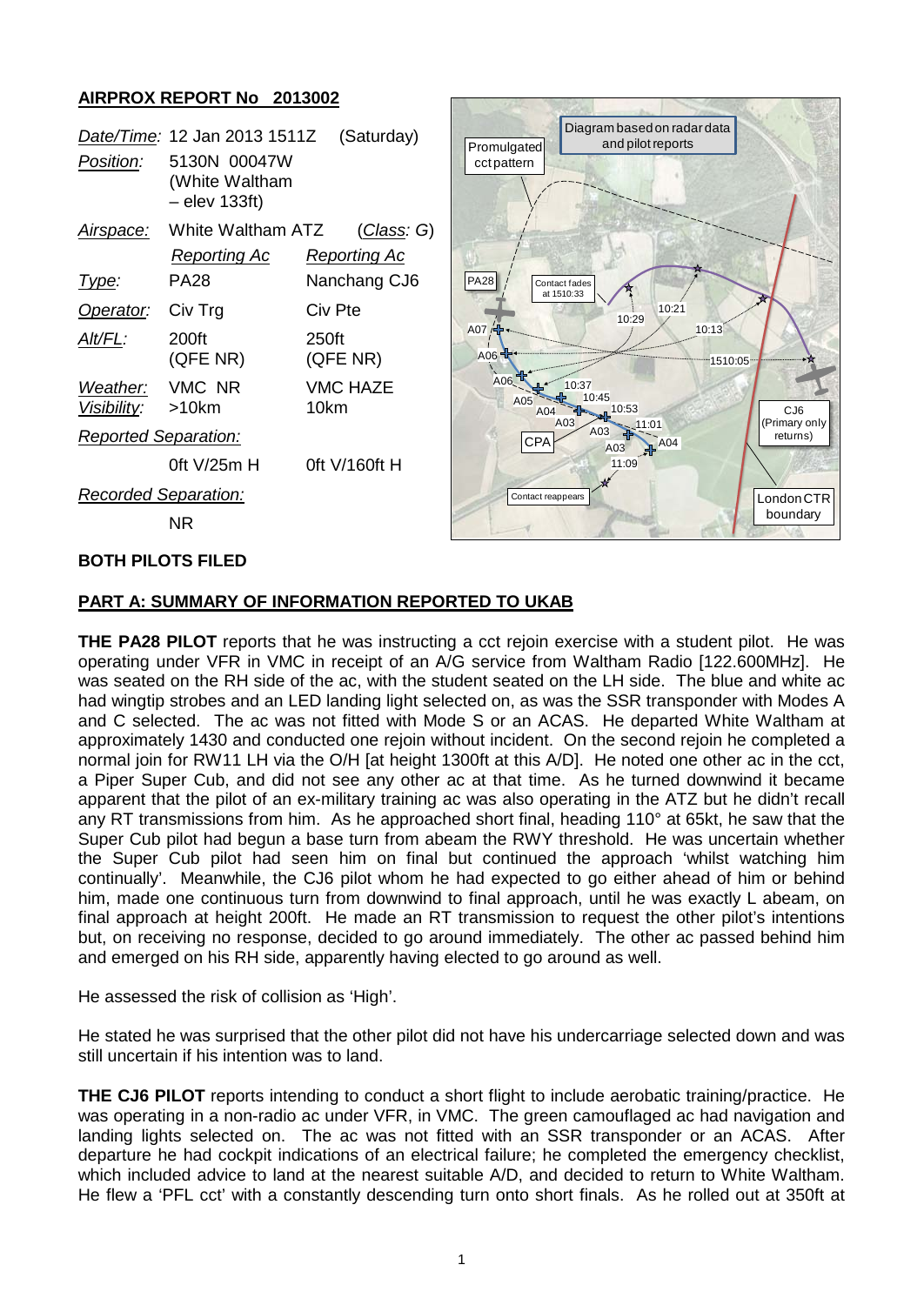100kt he saw a PA28 in his R 1o'clock position at the same level and a range of 160ft. He performed a go around to the deadside, keeping the PA28 on his L.

He assessed the risk of collision as 'Low'.

He commented that when downwind, he was 'looking into sun for ac on base and final on a hazy afternoon'.

**ATSI** reports that the Airprox occurred at White Waltham A/D, within the ATZ, in Class G airspace, between a Piper PA-28-161 Cherokee Warrior III (PA28) and a Nanchang CJ6, an ex-military, 2 seat tandem, training ac. The White Waltham ATZ comprises a circle of radius 2nm, centred on the midpoint of RW07/25 and extending from the surface to a height of 2000ft aal (elevation 133ft).

### **Background**

The PA28 departed from White Waltham under VFR at approximately 1430 for a cct rejoin training exercise with a student pilot. The CJ6 departed White Waltham non-radio for a VFR training flight, to include aerobatic practice.

White Waltham is operated by the West London Aero Club (WLAC) and lies on the boundary of the London Class A CTR, which extends from the surface to an altitude of 2500ft. The W portion of the ATZ lies within Class G airspace and the E portion, the White Waltham Local Flying Area (WW LFA), lies within the London CTR. Flights within the WW LFA are restricted to a maximum altitude of 1500ft.

The UK AIP, pages AD 2-EGLM-5 and 6 state:

'White Waltham operate an Air/Ground radio on frequency 122.600MHz, in the winter from 0800 UTC to sunset.

Users of the aerodrome should be familiar with the West London Aero Club Flying Order Book (FOB) which is available at the aerodrome or on the **IWLAC** internet sitel.

All joins normally overhead at 1300ft QFE; circuit height 800ft QFE.'

RW11 was in use; the promulgated cct pattern to be flown appears in the WLAC FOB and is shown in a proprietary flight guide and on the WLAC web site, as shown below.

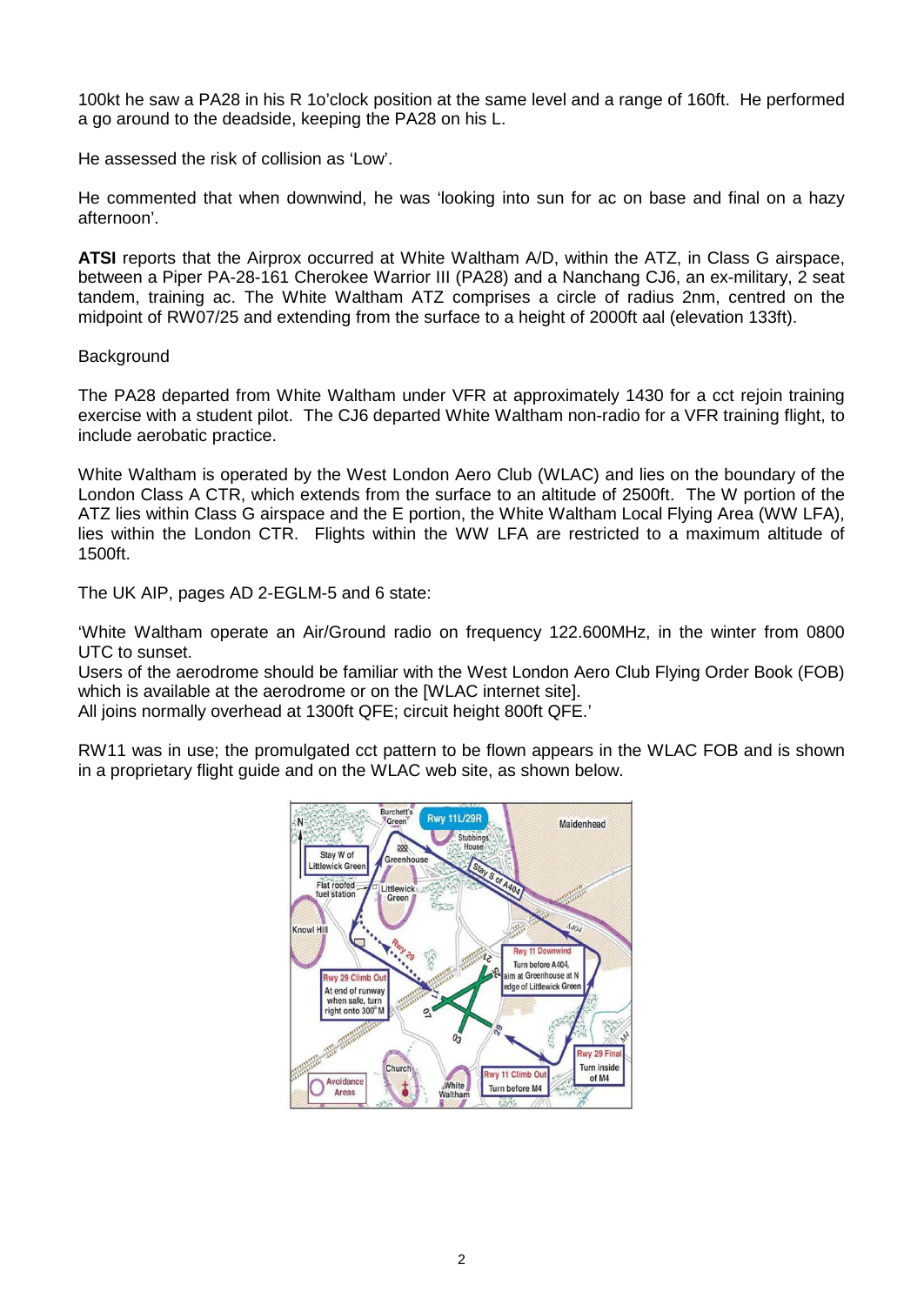The ANO Rule 45 (5) states:

'If there is no flight information service unit at the aerodrome the commander shall obtain information from the air/ground communication service to enable the flight to be conducted safely within the zone.'

The White Waltham FOB, Section 1, Paragraph 2.5, states:

'…all flights on private aircraft are to be booked in and out on the sheets provided in Operations…'

The proprietary flight guide entry for White Waltham, states:

'(Remarks) Non-radio aircraft require telephone briefing from Operations prior to each flight.'

CAA ATSI had access to area radar recording, together with written reports from the two pilots concerned and a local investigation report. CAA ATSI also discussed the incident with the A/G Operator.

The Heathrow A/D weather was recorded as follows:

METAR EGLL 121450Z 09015KT 9999 BKN047 04/M02 Q1011 NOSIG= METAR EGLL 121520Z 09013KT 9999 FEW037 BKN045 04/M02 Q1011 NOSIG=

Factual History

At 1438:32, radar recording shows a contact airborne from RW11 at White Waltham squawking 7000 with Mode C indicating an altitude of 600ft. This correlated with times and routeings for the PA28 as reported in the PA28 pilot's written report. He was observed to route to the SW of the A/D and, at 1445:39, rejoined the traffic pattern from VRP SIERRA. At 1449:43 he was O/H the A/D at 1300ft with one other intermittent primary contact observed in the cct [a PA18].

At 1457:47, the PA28 pilot left the ATZ to the W and, at 1501:30, set course to rejoin from VRP WHISKEY. At 1506:57, he approached the O/H at 1300ft with the intermittent primary contact downwind. He was then observed to join crosswind and, at 1508:58, was downwind following the intermittent primary contact. At 1510:02, he turned onto final for RW11 at an altitude of 700ft with a primary contact, believed to be the CJ6, joining. The CJ6 pilot was observed to continue in a short cct pattern.

The CJ6 pilot's report indicated that he was operating non-radio and, after his earlier departure, had become aware of a 'fluctuating ammeter needle, with occasional hard over indication, which suggested arcing and Bus failure/low charge light'. The CJ6 pilot elected to return to White Waltham and completed a PFL cct with a constant descending turn onto short final.

At 1510:43, the PA28 pilot was on final, 0.4nm from touchdown, indicating an altitude of 400ft. The CJ6 pilot was on L base, in the PA28 pilot's 8.30 position at a range of 0.4nm and converging at a much faster speed. The CJ6 radar return then faded from radar.

The PA28 pilot's written report indicated that he had sighted the CJ6 in a continuous turn until abeam him on final approach. The PA28 pilot indicated that he transmitted and requested the intentions of the CJ6 pilot, but without any response. He reported that he elected to go around and noted that the CJ6 did not have any gear down.

The A/G operator, when questioned, indicated that he had observed the PA28 and the CJ6 on final approach. The CJ6 was below and moving to the right of the PA28. Both pilots had commenced a go around. The PA28 pilot turned crosswind early to increase separation. The White Waltham Aerodrome operator's safety sub-committee completed an investigation, which included a number of recommendations. Their report noted that the CJ6 pilot had not booked out and had not informed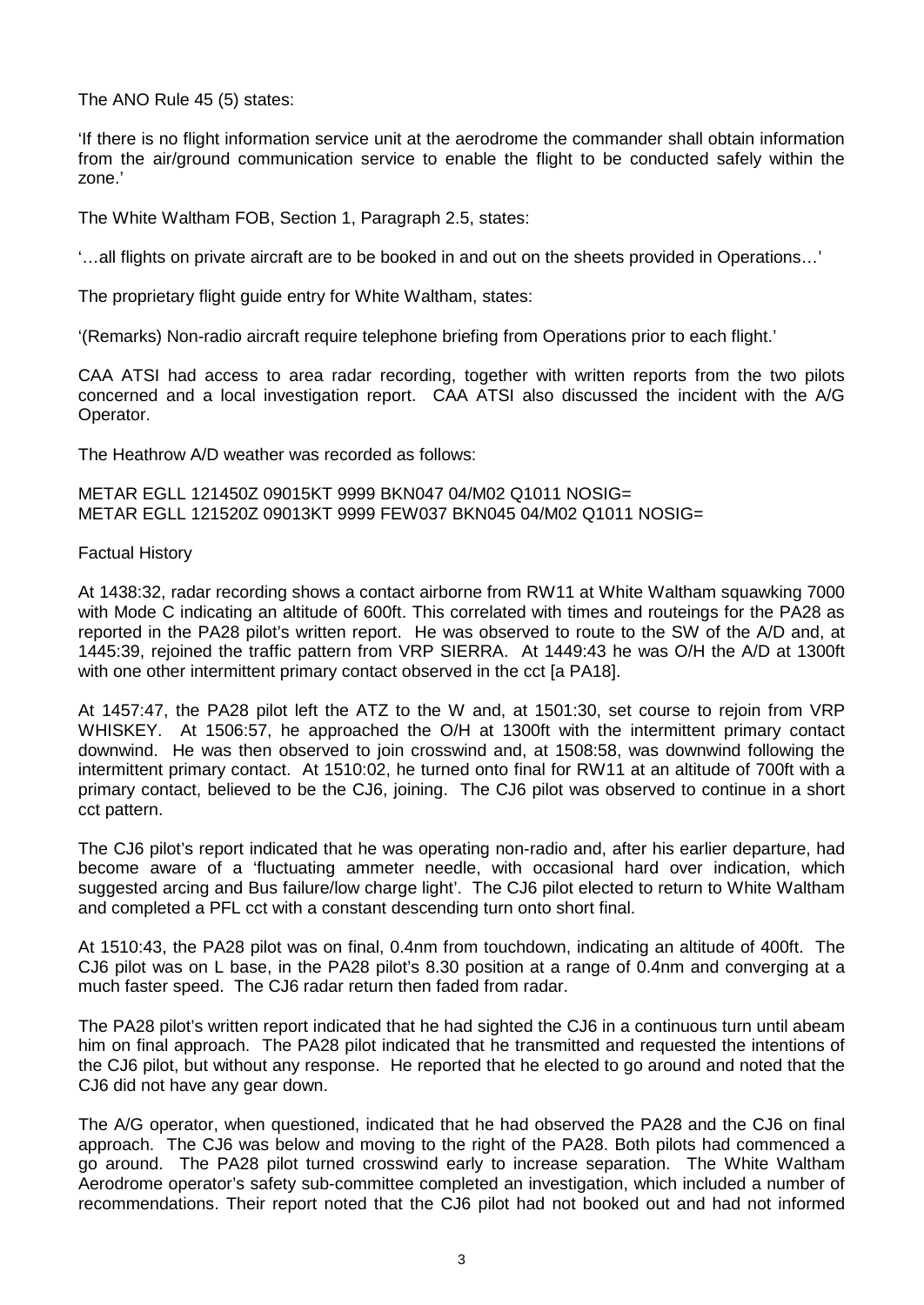anyone that he was operating non-radio. White Waltham intend to review their procedures for the operation of non-radio ac and will amend the Operations Manual/FOB and appropriate pages of the UK AIP.

#### Analysis

White Waltham does not provide ATC or FISO services and requires pilots to comply with the Flying Order Book. In Class G airspace, pilots are ultimately responsible for their own separation on the principle of 'see and avoid'. For flight within the vicinity of an aerodrome, RoA Rule 12 states that the commander shall:

'conform to the pattern of traffic formed by other aircraft intending to land at that aerodrome or keep clear of the airspace in which the pattern is formed…'

The CJ6 pilot did not obtain information from the A/G operator to ensure that the flight was carried out safely within the ATZ and the pilot did not book out or report that he was operating non-radio. When the CJ6 returned to join the cct due to an electrical problem, the pilot joined for a short cct pattern and flew into conflict with the PA28 already established in the cct and on short final.

#### **Conclusions**

The Airprox occurred when the CJ6 pilot joined the cct at White Waltham without conforming with the cct pattern already established and flew into close proximity with the PA28, which was established on short final for RW11.

[UKAB Note(1): Rule 13(Order of landing) of the RoA states:

(1) An aircraft landing or on its final approach to land shall have the right-of-way over other aircraft in flight or on the ground or water.

(2) An aircraft shall not overtake or cut in front of another aircraft on its final approach to land.

…

(4) If the commander of an aircraft is aware that another aircraft is making an emergency landing, he shall give way to that aircraft.

…

Rule 17(Notification of arrival and departure) of the RoA at paragraph 2 states:

'The commander of an aircraft arriving at or departing from an aerodrome in the United Kingdom shall take all reasonable steps to ensure, upon landing or prior to departure, as the case may be, that the person in charge of the aerodrome or the air traffic control unit or flight information service unit at the aerodrome is given notice of the landing or departure.']

# **PART B: SUMMARY OF THE BOARD'S DISCUSSIONS**

Information available included reports from the pilots of both ac, radar video recordings, reports from the air/ground operator involved and reports from the appropriate operating authorities.

The PA28 pilot appeared to be conforming to the pattern of traffic in the White Waltham cct so the Board concentrated its deliberations on the actions of the CJ6 pilot. The pilot did not notify his departure, contrary to Rule 17(2) (Notification of arrival and departure) of the RoA, or that he would be operating non-radio, contrary to the White Waltham FOB. The White Waltham A/G Operator was therefore unable to pre-emptively notify other ac in the cct that the CJ6 pilot was operating non-radio.